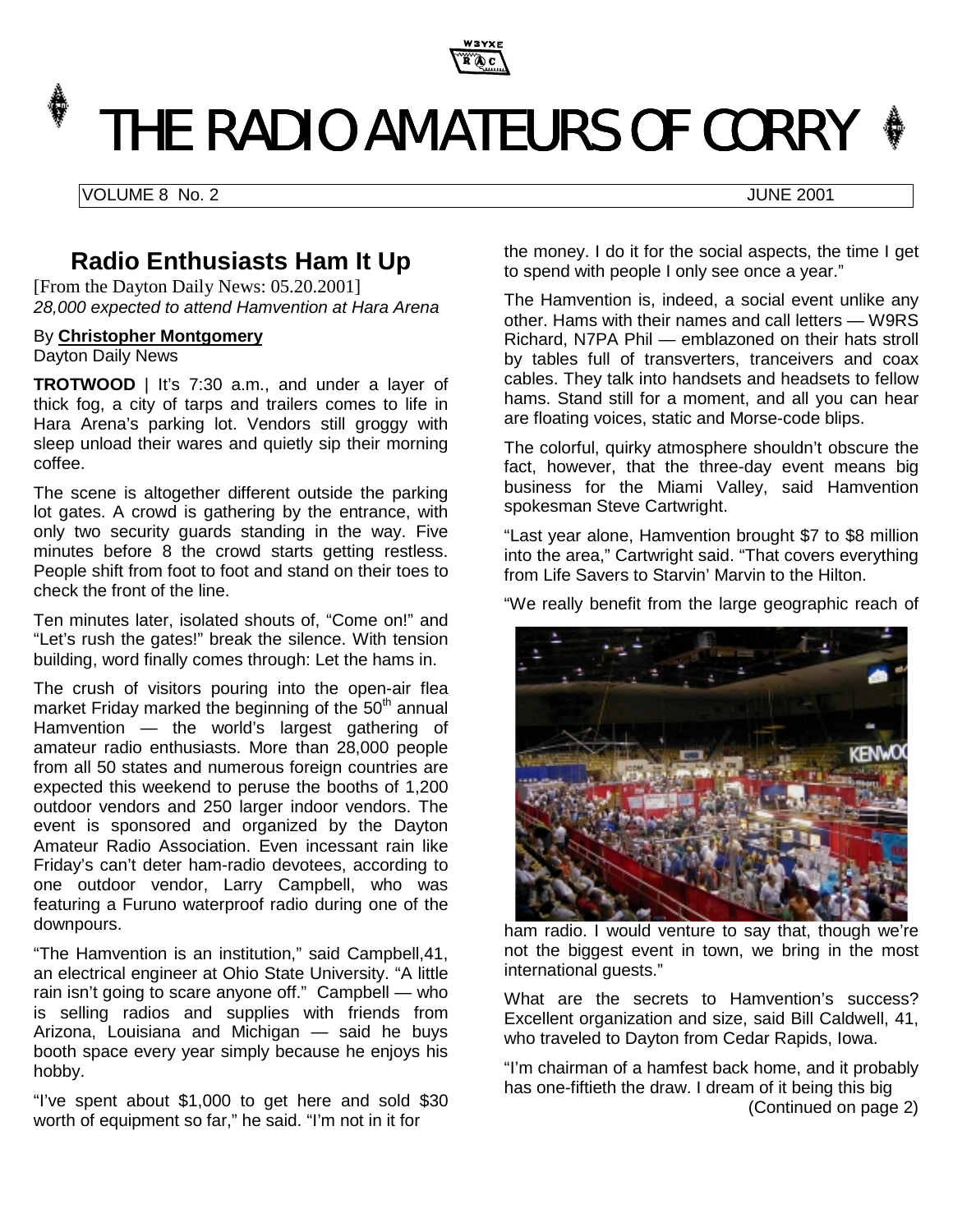#### **2001 Hamvention® Rumor Answered**

The week of Hamvention was busy with show preparation. A "rumor" was allegedly printed in a Chicago newspaper. The show was "uphill" after that. The Hamvention Committee spent the weekend reassuring our vendors and attendees that HARA has not been sold, that Hamvention's contract had not been "bought out" and that we would be back next year, at HARA, just like always.

HARA management issued a formal statement on Sunday restating those facts.

In summary - HARA has not been sold, HARA will not be razed and that Hamvention would return in 2002.

\_\_\_\_\_\_\_\_\_\_\_\_\_\_\_\_\_\_\_\_\_\_\_\_\_\_\_\_\_\_\_\_\_\_\_\_\_\_\_\_\_\_\_



The meeting was called to order at 7:30 P.M. by President N3LXG with Vice President KB3EMH and Secretary W3GHO present. Also there were 8 members present.

The minutes of the February 2001 meeting were read and approved.

President N3LXG thanked Leonard WB3AYW for the fine job as chairman of the fund raising breakfast the VFW in February there was plenty of food and good comments.

President N3LXG announced several VE sessions and Hamfests in the near future. The matter of the Club annual report and web page listing with the ARRL was discussed and the Secretary W3GHO was instructed to make the report and corrections to the ARRL web page. The matter of interference from the Pittsburgh, PA 147.09 repeater was discussed the consensus being they should be asked to install PL through their repeater trustee and WPA repeater council, Secretary W3GHO was instructed to do just that.

The subject of Equipment insurance was again approached and noted that there had been no receipt of renewal from the insurance broker and the current policy would expire on April 1<sup>st</sup>. Frank KE3PD stated that the ARRL sponsored equipment insurance was a much better deal and cited the prompt payment of a claim by the Franklin Club recently.



Nor Rain, Nor Flood, Nor Thunder. Nor Lightning, Nor Mud Hams still make the Trek to Hamvention 2001. (Photo Courtesy N3MLX)

\_\_\_\_\_\_\_\_\_\_\_\_\_\_\_\_\_\_\_\_\_\_\_\_\_\_\_\_\_\_\_\_\_\_\_\_\_\_\_\_\_\_\_

There was a motion to have Secretary W3GHO contact the current insurance broker in a timely manner and do what was necessary to renew the current policy to keep it in effect until we can change over to the ARRL sponsored equipment coverage. Motion carried.

Frank KE3PD said he would research information for the ARRL policy with serial numbers model numbers and other equipment information needed to initiate new coverage and forward same to the club secretary.

Treasurer Mike N3GCY arrived and gave the Financial Report showing receipts of \$490.00 disbursements of \$11.49. Checking balance of \$2267.91 and Savings balance of \$1139.50.

By-law committee reported that the by-laws were now complete and after e-mail and proof reading by all concerned would be printed and distributed.

Tower trailer project committee report showed nothing had been done yet.

Breakfast Committee. Leonard WB3AYW reported a good turnout for the workers and the breakfast was a success financially also.

Social Committee Chairperson Norma W3CG reported reservations had been made at the American Legion Post 365 in Corry for the 2001 Christmas party on December 8<sup>th.</sup>

There was a motion to move the Christmas party back to the Dutch Treat in Spartansburg for 2001. This motion was defeated.

(continued on page 3)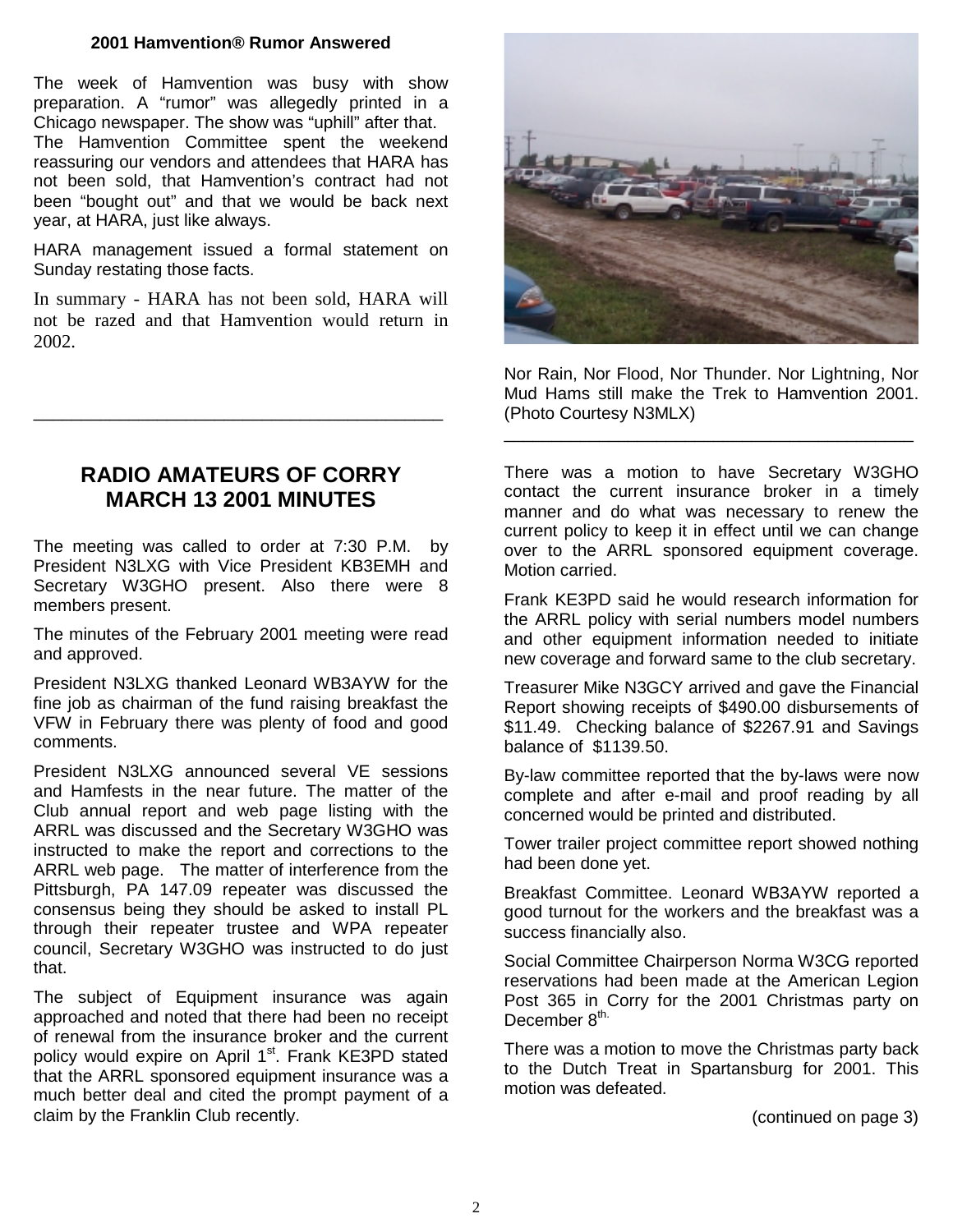Repeater Committee chairman Jim WT3O submitted a written report that was read by President N3LXG listing the maintenance and repair work that had been done on the repeaters and stating his policy regarding the use of the W3YXE call for the combined field day activity and that he only wants the club call used for Corry club communications.

Field day committee reports that Union City wireless club has approved the joint field day for 2001.

President N3LXG asked Secretary W3GHO to research when the club records were lost and where they might possible be. It was suggested former secretary Patty Sarver would be a good place to start.

**Old Business**: Mike N3GCY reported the club had insurance on the club owned equipment but did not have any liability insurance of any kind. The current equipment insurance will expire on 31 march 01.

Secretary W3GHO was instructed to attempt to obtain a renewal application and keep the present policy in force by regular motion by N3XBA. Second by WB3AYW.

Also it was the consensus of the members present that we should pursue a new policy with the ARRL insurance carrier. Frank KE3PD agreed to send an equipment list to the secretary in order to proceed with the ARRL insurance.

**New Business**: There was a motion to deny a request by the Civil Air Patrol for tower space on the Club repeater tower because of a stipulation in the agreement with the Hopkins family stating that only the Radio Amateurs of Corry would use the Building and tower site. By Frank KE3PD second by Bob WA3HDK.

Instead of a 50-50 fund-raiser, a drawing was held for a two meter antenna building project using a converted TV antenna and was won by N3XBA.

Motion to adjourn by Frank KE3PD Seconded by BOB WA3HDK

The Program for the evening was by Bob WA3HDK who set up his laptop computer and logged into the FCC universal license site to assist members who had not received their ULS registration number from the FCC.

> Jerry W3GHO, Secretary Radio Amateurs of Corry

**JUNE 12 CLUB MEETING** -- 7:30 p.m. Corry ARC **JULY 10 CLUB MEETING** -- 7:30 p.m. Corry ARC **AUG. 14 CLUB MEETING** -- 7:30 p.m. Corry ARC **SEP. 11 CLUB MEETING** -- 7:30 p.m. Corry ARC

**\_\_\_\_\_\_\_\_\_\_\_\_\_\_\_\_\_\_\_\_\_\_\_\_\_\_\_\_\_\_\_\_\_\_\_\_\_\_\_\_\_\_\_**

#### **RADIO AMATEURS OF CORRY APRIL 17, 2001 Minutes**

Due to the absence of President N3LXG the Meeting was called to order by Vice President Dan KB3EMH with Secretary W3GHO and 6 members present at 7:30PM.

The Minutes of the March 2001 meeting were read and approved. Motion by WA3HDK seconded by N3MLX.

KB3EMH then read the Calendar of coming events including Club Picnic, Field days, Titusville Parade and Jamboree on the Air.

There were no correspondence or bills to be read.

Treasurer N3GCY was not present so there was no financial report.

There was a discussion of who made the motion at the February meeting regarding joining with the Union City wireless Club for the 2001 Field days.

The Minutes were amended to show that the motion was made by two Members in Good standing N3XBA and WA3HDK.

**Committee Reports:** A written report was submitted by Jim WT3O saying the Repeater Committee had placed the Club 70 CM repeater back on the air. Frank KE3PD and others were indicated as helpers in the project.

It was also reported that the NW PA repeater council dues had not been paid for 2001. Secretary W3GHO stated that no bill had ever been received from the Council so nothing had been paid.

**Old Business:** Tower painting project is still on hold for better weather.

The address for the Radio Amateurs of Corry web site was announced by John N3NKV to be www.qsl.net/w3yxe

Secretary W3GHO reported the Equipment Insurance had been paid in the amount of \$94.91. Also, that Frank KE3PD had forwarded the Model and Serial number of the equipment at the repeater site he also sent a list of all other equipment including hard-line and antenna's. The matter of changing over to ARRL insurance carrier was held over until next meeting.

Vice President Dan KB3EMH reported on his findings with the liability insurance quest. He said that it would cost approximately \$350.00 for \$1,000,000 of liability insurance.

There was a motion to purchase \$1,000,000 of liability insurance per occurrence and \$2,000,000 cap by WA3HDK Seconded by N3OCL (continued on p 4)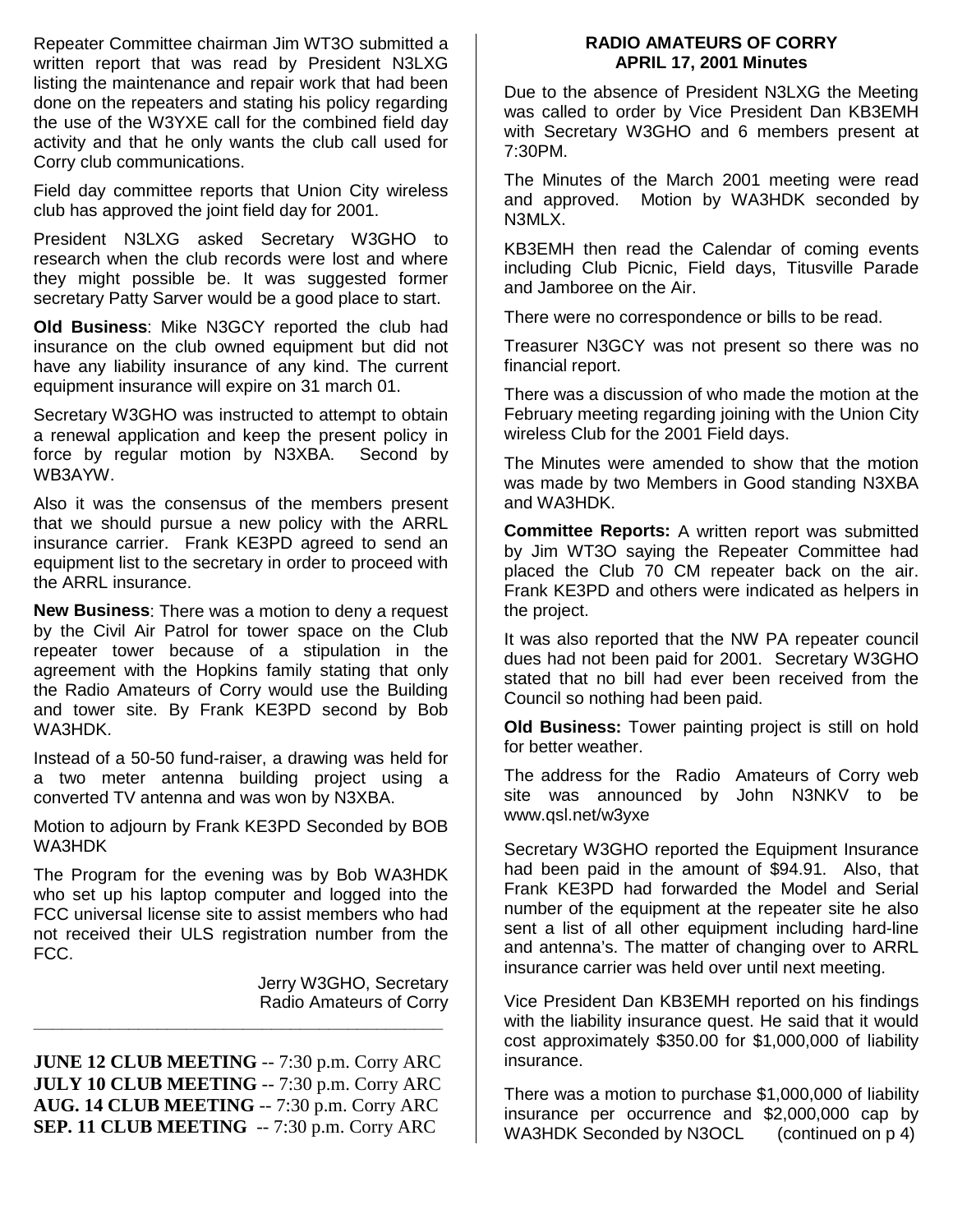A discussion followed regarding the agreement for the use of the repeater site tower and building and it was decided to keep searching for the papers with former secretary Patty Wotus a possibility.

**New Business:** The site for the 2001 field day is the Maynard farm on the old Lincolnville Road, Union City. N3XBA to coordinate with Corry Club on Field day activities and use of W3YXE call sign. He said there would be a picnic supper on Saturday night. WA3HDK said he would download and print the Field day rules, log sheets and dupe sheets.

Motion to adjourn by W3GHO second by WA3HDK 50-50 won by W3GHO

> Jerry W3GHO, Secretary Radio Amateurs of Corry

#### **RADIO AMATEURS OF CORRY MAY 8 2001 Minutes**

\_\_\_\_\_\_\_\_\_\_\_\_\_\_\_\_\_\_\_\_\_\_\_\_\_\_\_\_\_\_\_\_\_\_\_\_\_\_\_\_\_\_\_\_\_\_\_\_\_\_\_\_\_\_\_\_\_\_\_\_\_\_\_\_\_\_\_\_\_\_\_\_\_\_\_\_\_\_\_

The Meeting was called to order by President Ralph N3LXG at 7:30PM with Secretary Jerry W3GHO and 7 members in attendance. Treasurer N3GCY Mike was absent.

The minutes of the April meeting were read and after one correction approved.

Coming Events including Picnic on June  $9<sup>th</sup>$  and Field Days on June 23/24 were announced by N3LXG, he also gave the date for the next VE exam in Erie.

Correspondence was read from the Chairman of the 147.09 North Hills repeater committee in reply from the W3YXE/R repeater Committee regarding the request for them to PL their machine, the answer was negative, also the Handi-ham newsletter was passed around.

There were no bills submitted for payment.

There was no Treasure's Report due to the absence of N3GCY.

#### **CommitteeReports:**

By-law Committee did not meet, nothing to report. Social Committee Chairperson Norma W3CG reported the Picnic would be held on June  $9<sup>th</sup>$  at the Elks Pavilion in Mead Park, members to bring a dish to pass, table service and meat to bar-be-q. The club will furnish the Soda Pop for drinks.

Frank KE3PD reported on behalf of the repeater committee that a new receiver crystal had been installed in the 440 repeater but still losing the audio part of the time, he also said the 2-meter repeater was operating well and the battery water was stable.

The painting of the tower was discussed and the Repeater Committee was asked to contact someone with proper insurance to paint it for us.

Bob WA3HDK said the Newsletter would be edited by John N3NKV for this issue and would be out by June  $1^{\text{st}}$ .

Vice President KB3EMH has sent Insurance application to the ARRL but nothing has been received back yet.

Secretary W3GHO reported he had picked up the pouch of club records from former Secretary Patty Sarver and shared them with the members present and will place them in the file for safe keeping.

President N3LXG stated we still need to have a copy of the Land use agreement for the repeater site with the Hopkins family, it was understood that only one copy is known to exist.

**New Business:** After discussion there was a motion by KE3PD to switch to the ARRL equipment insurance plan, Secretary is to submit the forms. Second by WB3AYW.

Field days will be chaired by N3XBA from the Union City Wireless Club, WA3HDK has printed out the Rules, Log and dupe sheets from the ARRL web site.

There was a discussion about the Club registering at the Erie County Courthouse as a non-profit organization, the matter was shelved for further investigation.

There was a motion by WB3AYW to purchase a small portable file case to store Club records in, the file is to be placed in the basement of the Red Cross building seconded by KE3PD.

Door Prizes of a volt-ohm-meter and Breezeshooters hamfest ticket were donated by President N3LXG and won by Jerry KC2AUS and Rob N3OCL.

There was a motion by KE3PD and seconded by WB3AYW to have regular Club meetings all summer. Motion carried.

The meeting was adjourned at 8:45 PM

Jerry W3GHO, Secretary Radio Amateurs of Corry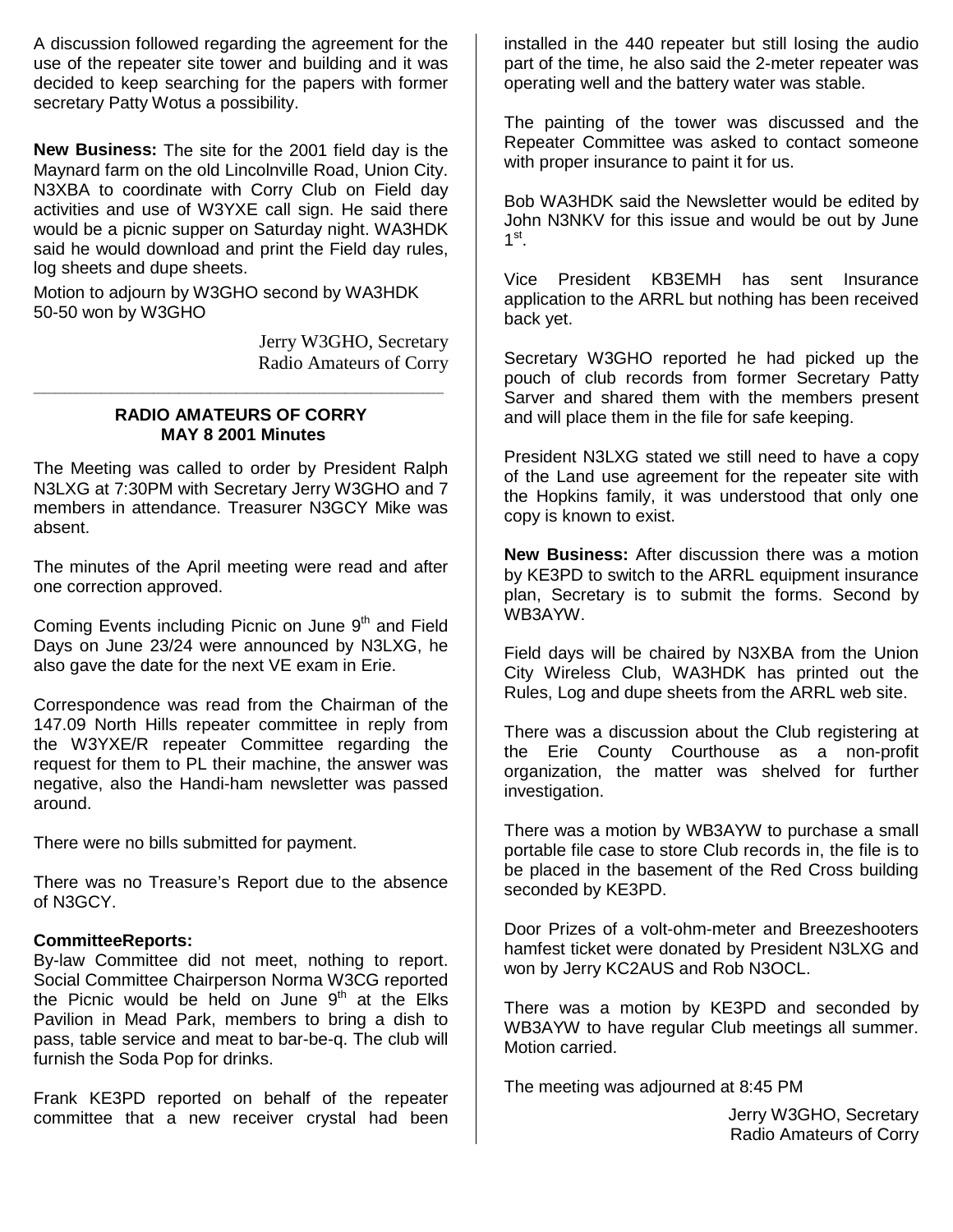

# **MEN FROM MARS**

May  $5<sup>th</sup>$  and  $6<sup>th</sup>$  are dates that will be remembered for a long time by the PA Army MARS Members here in Western PA because the Annual PA MARSCON (MARS Conference) was held here in Corry at the Masonic Hall. The last time a MARSCON was held in this area was in 1969 at the Armed Forces Reserve Center in Erie. The Local Committee put together a program for the Sunday meeting that filled the time with talks on Emergency Communications, message handling through the MMCS (Mars message system) on both HF and VHF packet repeaters, a hands on demo of computer hardware and installing sound boards and hard drives. A complete Packet BBS was set up and running with overhead projector with connection to a laptop system in the meeting room.

Also the new digital mode PSK31 (Phrase shift keying 31 Hz wide) was demonstrated. The MARSCON was also part social affair with an informal meeting Saturday evening and Sunday dinner get to gather at Country Foods between morning and afternoon sessions.

Members commuted from all parts of the state to attend but one of the best parts was the local members did not have a 5 or 6 hour drive to return home.

In other matters the three MARS (Army, Navy and Air Force) services were represented at the Dayton Hamvention again this year, early reports indicate much interest in the recruiting and overall mission of MARS.

A coming event is the NECON (National Emergency Communications Net) 01 June 2001 in which all Army MARS members can participate. Members check in to nets in the normal way and net control stations is asked to send an e-mail to FEMA.gov and then to check into a net on the FEMA frequency of 5.211mhz which some amateurs operators might be interested in listening to also.

I would like to wish all a fine summer and hope each one enjoys some of the summer operation activities.

Jerry AAR3GF/W3GHO



Jerry AAR3GF receives certificate for "most improved participation" from State MARS Director, Roger Colvin, AAA3APA.

Dick Perkins, AAT3IA gave a seminar on packet communication.



Annual Picnic Meade Park , Red Top Pavilion Saturday June 9 12:30 p.m.

Bring your meats to Grill, place setting, and a dish to pass. The club will provide soft drink beverages and charcoal. Members, prospective members and their guests are welcome.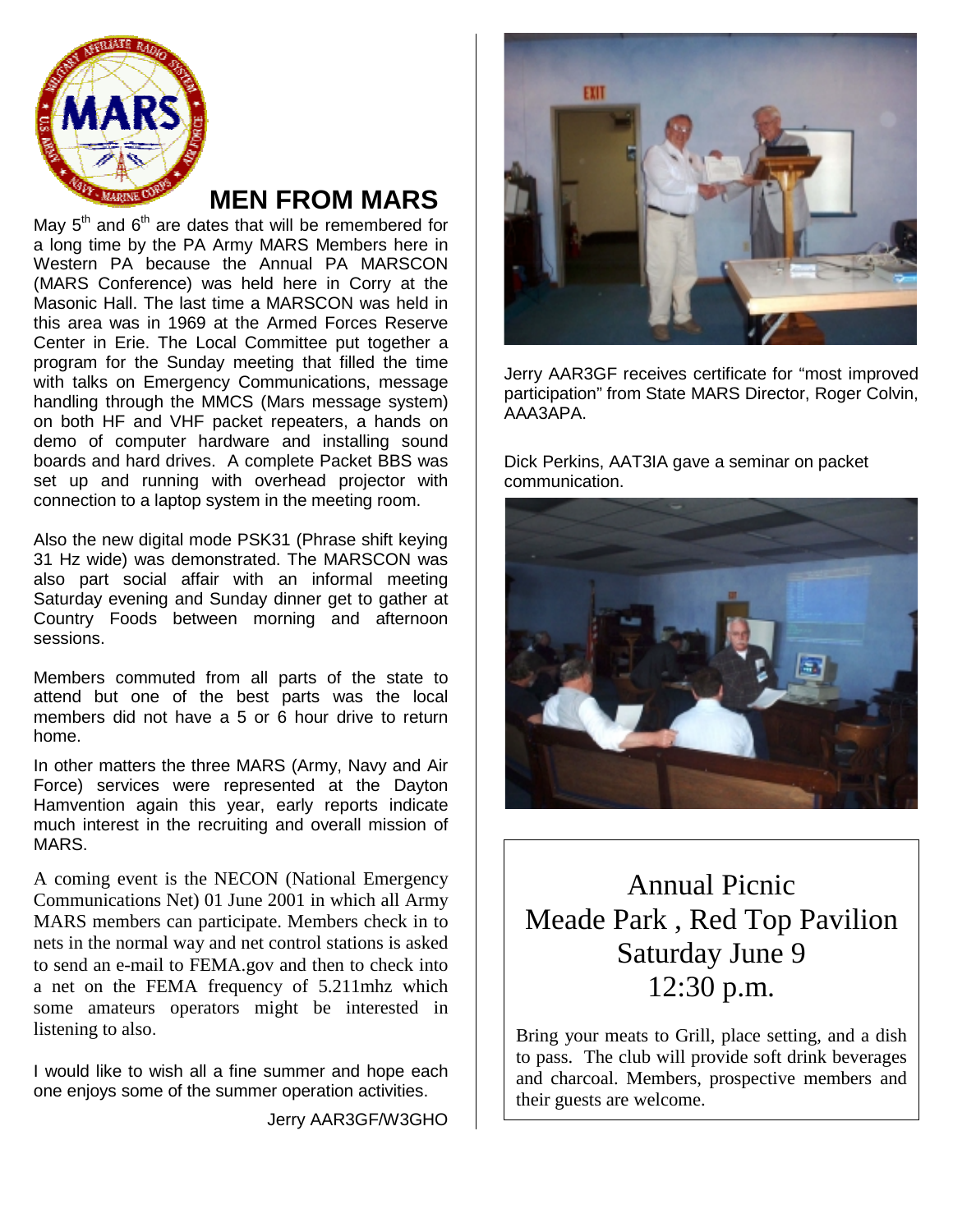# **UPCOMING EVENTS:**

#### **Hamfests**

**June 1-3** Atlantic Division Convention Rochester ARA http://www.rochesterhamfest.org

**June 3rd** Breezeshooters ARC http://www.breezeshooters.net

**July 8th** North Hills ARC http://nharc.pgh.pa.us

**July 15th** Genesee Radio Amateurs http://www.gramradio.org

**August 5th**

Western New York Section Convention Lancaster ARC http://hamgate1.sunyerie.edu/~larc

**August 19th** Warren ARA http://www.onecom.net/wara

September 9<sup>th</sup> Western Pennsylvania Section Convention Butler County ARA http://members.fortunecity.com/w3udx/

**September 23rd** Hamfest Association of Cleveland http://www.hac.org

## **RADIO AMATEURS OF CORRY EVENTS:**

**JUNE 9 - ANNUAL PICNIC AT MEADE PARK**-Red Top Pavilion- Bring your meats to Grill, place setting, and a dish to pass. The club will provide the beverages and charcoal.

#### **JUNE 23/24 FIELD DAYS WITH UNION CITY CLUB** – Maynard Farm located on Old Lincolnville Road.

**JULY 15 FLY-IN BREAKFAST** - Corry Airport\*\*\*

#### **AUG. 18 TITUSVILLE PARADE COMMUNICATIONS \*\*\***

\*\*\*No information about these events has been received as of press time

## **Repeater Signal Propagation**

*By Ray Abraczinskas, W8HVG May 17, 2001*

*Location, location, location. In real estate, that is the primary concern. But what other factors affect the capability of a repeater? Did you ever wonder why your local repeater coverage is as good or bad as it is? Sometimes the reasons are not too obvious.*

Why can certain repeaters always be heard consistently further than other repeaters operating in the same area? How can repeaters be heard behind hills? Why does a repeater sometimes "interfere" with another on the same frequency, but only in certain locations? How can a repeater not be heard 30 to 50 miles away but can be heard, full-quieting, 60 to 150 miles away? These are interesting questions, especially in Michigan where all of the above situations can and do occur. These same factors will apply to almost any repeater anywhere, however.

#### **Five Basic Influences**

There are five variables responsible for these phenomena: propagation effects—terrain and meteorological, radiated power, antenna height, gain patterns and directivity, and receiver sensitivity.

Changes in any one—or any combinations—of the five variables can and do have a significant impact on repeater signal propagation. There are other factors such as antenna polarization and ambient noise effects, but they can be controlled, by design, for a fixed set of conditions. Voice repeater antennas are almost always vertically polarized, but unfortunately so is most ambient RF noise, adversely affecting receiver sensitivity.

**Terrain Effects** Michigan's hills and ridges—moraines created by ancient glaciers, gentle slopes and flat land, vary in altitude from 750-1500 feet. Signal strength can be high, even behind hills. This is due to the knife-edge effect, diffraction. The radio wave is slowed down—bent—and essentially scattered, as it strikes the top of the hills and mountains. These terrain-boundary propagation effects can account for signals being received behind hills, on higher sloping terrain or across the lake. However, based upon my 34 years of repeater operation experience, I believe that meteorological conditions play the greater role in VHF/UHF signal propagation. From spring through fall the bands tend to be "hotter" longer than expected, with some exceptional band openings occurring in the mornings and evenings. In mid-winter, when even Michigan can warm up for a few days, band openings occur to surrounding states and beyond.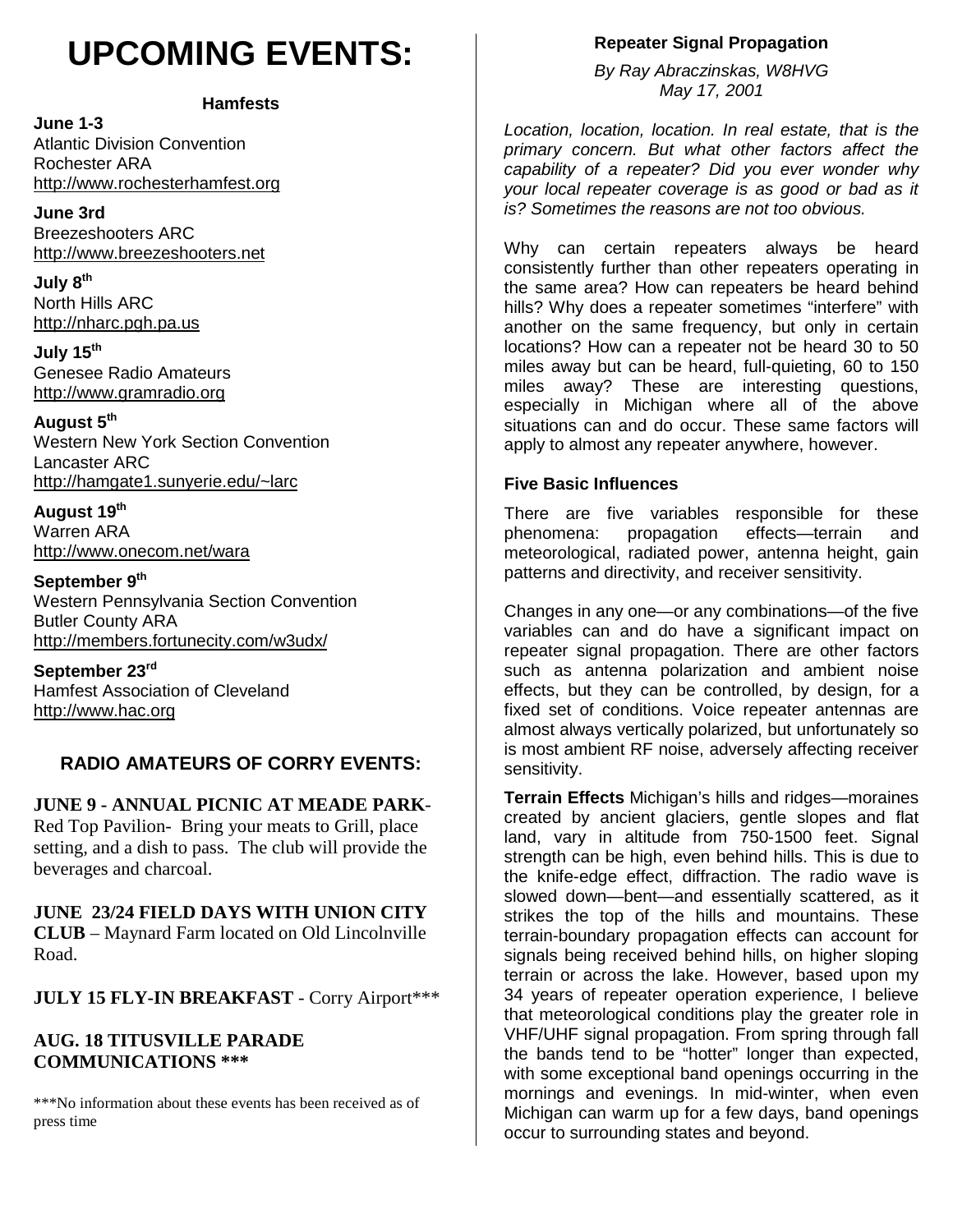#### **Meteorological Effects**

The Great Lakes that surround Michigan have a significant influence on VHF/UHF propagation within the state. A "merging and changing weather effect" is caused by the interaction of cold air from the north, warm dry air from the west, and warm moist air from the south. These weather patterns also influence tropospheric ducting and enhancement. Distant repeaters or stations tend to drop out, get noisy or not be heard until sundown. This unique propagation is one of the reasons why the Michigan Area Repeater Council and other surrounding state councils agreed years ago—to coordinate repeaters within a 120-mile radius. But still, repeater signals can easily propagate more than 120 miles, and they often do [See any recent edition of *The ARRL Handbook* for an extensive explanation of propagation phenomena].

#### **Radiated Power-Maximize!**

Hams generally agree that greater radiated power, can result in a stronger received signal. Radiated power depends on many things—the transmitter, power amplifier, duplexer losses, connectors and coax feedline losses and the antenna gain or loss. Antenna gain is influenced by the antenna's location on the tower and by nearby metallic objects. Some repeater operators fail to appreciate this fact when measuring or analyzing their antenna gain pattern.

Most amateur repeaters in Michigan run 10-50 W output. Several repeaters, however, are running 100- 300 W. It may be for a particular reason, such as to achieve greater coverage or just because they have the capability. Even though the FCC rules say to run only enough power to facilitate the desired communication, some hams must think this doesn't apply to their repeaters. They are only interested in increasing their range, especially during nonenhanced conditions.

#### **Antenna Height**

If one has "efficiently maximized" power to the antenna, antenna height is the next significant factor in improving signal strength. Generally speaking, "the higher the better" is true, but there can be a point of diminishing returns. If the antenna is *too* high, the antenna's vertical gain pattern is compressed or squashed into a narrow beam. The VHF/UHF signal transmitted by such an extremely high antenna having a narrow vertical beam width—can skip over receivers located a few miles away, but will be heard 100 miles away. A local ham, using an HT, may not be able to get into the repeater, or his signal may be noisy.

#### **Gain Patterns and Directivity**

Antenna gain patterns—or directivity—effects are probably the most significant factors in the design of an amateur repeater, but are given the least attention. Radiation patterns in the horizontal and vertical plane can vary with frequency. It's somewhat hard to predict patterns and it's also hard to measure them accurately, especially if the antenna is side-mounted on a tower. Antenna spacing, location relative to the tower face, tower legs and other antennas all affect the antenna pattern. These factors usually create unwanted lobes in the pattern. Some antenna manufacturers provide radiation patterns for their antennas, showing the effect of different tower mounting configurations. But they are not always accurate because they are merely an approximation of a particular installation. If the antenna is on the top of a high-rise building, other nearby antennas or metallic objects can affect the antenna radiation pattern.

Rain and ice can alter the radiation pattern further. Even reflections from airplanes flying near the repeater can significantly affect the signal—by reflecting it—albeit for only a few moments. It's possible for pattern effects to produce another 3 to 6 dB gain, or loss, thereby doubling or quadrupling—or reducing—the radiated power in certain directions. All hams should know that antenna gain *is* directivity. It's like love and marriage. You can't have one without the other!

**Receiver Sensitivity** There is no question that radios today are more sensitive than radios of several years ago. Solid-state devices have lower noise-levels and higher gain than the components they replace. Sometimes, just by changing his VHF or UHF radio receiver or adding a receiver preamp, a ham will hear repeaters he never heard before. The results can be so startling that he may think it's a new repeater or that the repeater owner increased the repeater power considerably. Progress occurs in different ways!

- Courtesy ARRL Web Site

#### **Editor's Comments:**

I would like to thank all who submitted articles for this issue. I am always looking for different articles. If you come across an interesting web site or have an article for me, drop me a line via e-mail. 73 N3NKV John John3nkv@hotmail.com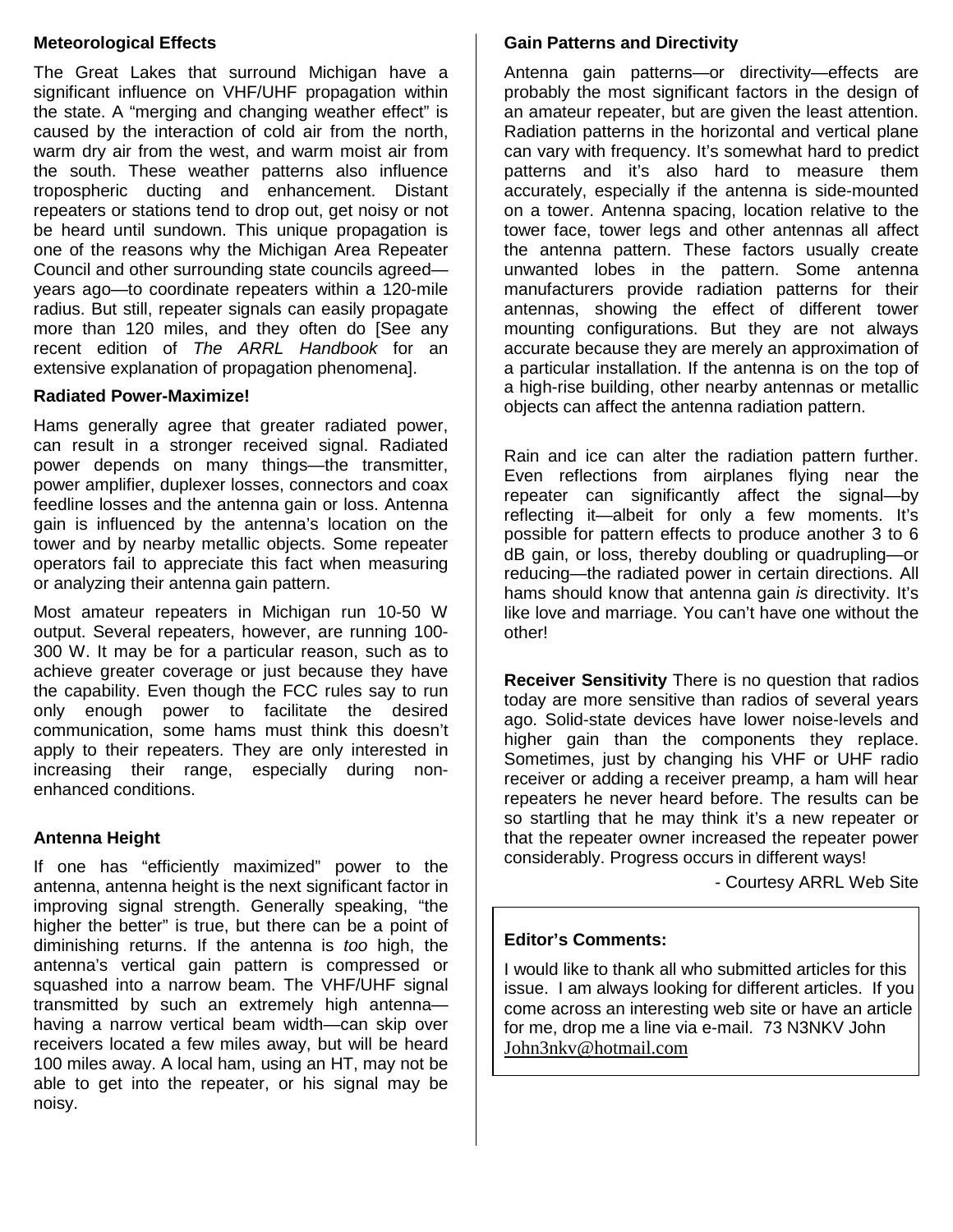#### **ARRL EXECUTIVE COMMITTEE REVIEWS PRELIMINARY 5 MHz BAND PETITION**

The ARRL Executive Committee has reviewed a preliminary draft Petition for Rule Making seeking a new US ham band in the vicinity of 5 MHz. Experimental operation at 5 MHz under a license issued to the ARRL has been going on since 1999. Participants in the ARRL WA2XSY experimental operation have established that an allocation at 5 MHz could improve emergency communication capabilities by filling the gap between 80 and 40 meters. On a motion from Southwestern Division Director Fried Heyn, WA6WZO, the EC agreed that the petition should seek a domestic secondary amateur allocation around 5 MHz with a bandwidth of 150 kHz. Executive Committee members will review the completed draft petition before it's filed with the FCC, possibly before the next ARRL Board meeting in July. An amateur allocation in the vicinity of 5 MHz long has been an objective of the International Amateur Radio Union. The IARU's Administrative Council has approved a goal of "a narrow allocation, even on a shared basis in the vicinity of 5 MHz." Winning an allocation at 5 MHz—even on a domestic basis—could take several years. Securing an international allocation will be more difficult and take even longer. Consideration of an allocation at 5 MHz is not on the agenda for WRC-03 nor on the preliminary agenda for WRC-05/06. A review of FCC-related issues dominated the May 5 Executive Committee session in Dallas. In other matters, the Executive Committee was told that an FCC Notice of Proposed Rule Making still is expected soon in response to the ARRL's petition, RM-9404, seeking Amateur Radio access to the low-frequency spectrum. Filed in late 1998, the ARRL petition asks the FCC to establish LF allocations in the vicinity of 136 kHz and between 160 and 190 kHz. ARRL General Counsel Chris Imlay, W3KD, also told the Committee that the ARRL's Application for Review that seeks to clarify the FCC's PRB-1 limited preemption policy with respect to amateur antennas is pending before the full Commission. The ARRL wants the full Commission to review—and reverse—an FCC staff decision declining to extend PRB-1 coverage to include CC&Rs—covenants, conditions and restrictions. The EC agreed to request an en banc presentation to the full FCC this fall, after new Commission appointees have been seated. The Committee also was told that favorable FCC action is anticipated on a petition seeking to upgrade Amateur Radio's status from secondary to primary at 2400 to 2402 MHz. The ARRL recently renewed a longstanding request that the FCC elevate Amateur Radio from secondary to primary at 2300 to 2305 MHz. The minutes of the ARRL Executive Committee

meeting in Dallas are available on the ARRL Web site, http://www.arrl.org/announce/ec\_minutes\_466.html.

**-Courtesy ARRL**

# **DID YOU KNOW?**

#### **ORIGIN OF DX**

DX is allegedly an early telephone term for distant exchange. It is also defined in Funk & Wagnall's as Distance.

#### **ORIGIN OF ELMER**

Not many reports on this but had a report that early Army rifle instructors were called "Elmers".

From Ken and Mary

I believe that the term "Elmer" is a fairly new one. It has only been widely used for perhaps the last twenty years. I recall reading of its origin in QST or other ham magazine sometime no earlier than the late '70s. It refers to a specific ham whose first name was Elmer, who was a mentor of novices in a ham club somewhere in the USA.

#### **ORIGIN OF MAYDAY**

Opinions from the Internet

Why do ships and aircraft in trouble use "mayday" as their call for help? This comes from the French word m'aidez - meaning "help me" - and is pronounced "mayday." (Note: not exactly.... it's pronounced "meday", but close enough)

#### **ORIGIN OF DE**

Opinions From The Internet

Does anyone know how and why the "de" is included whenever the first name is used. ....as in "73 de Yab". I know "de" is Dutch for "the", but maybe that has nothing to do with it.

Close...'de' is Spanish for 'from.' Ham shorthand. 73 from Yab. An artifact of CW usage.

All wrong, "de" comes from the French!!!!!!! language and has the translation to "from" and "of" in the English language.—odo

(Continued on page 9)

Your classified ad can be published in the newsletter free

\_\_\_\_\_\_\_\_\_\_\_\_\_\_\_\_\_\_\_\_\_\_\_\_\_\_\_\_\_\_\_\_\_\_\_\_\_\_\_\_\_\_\_\_\_\_\_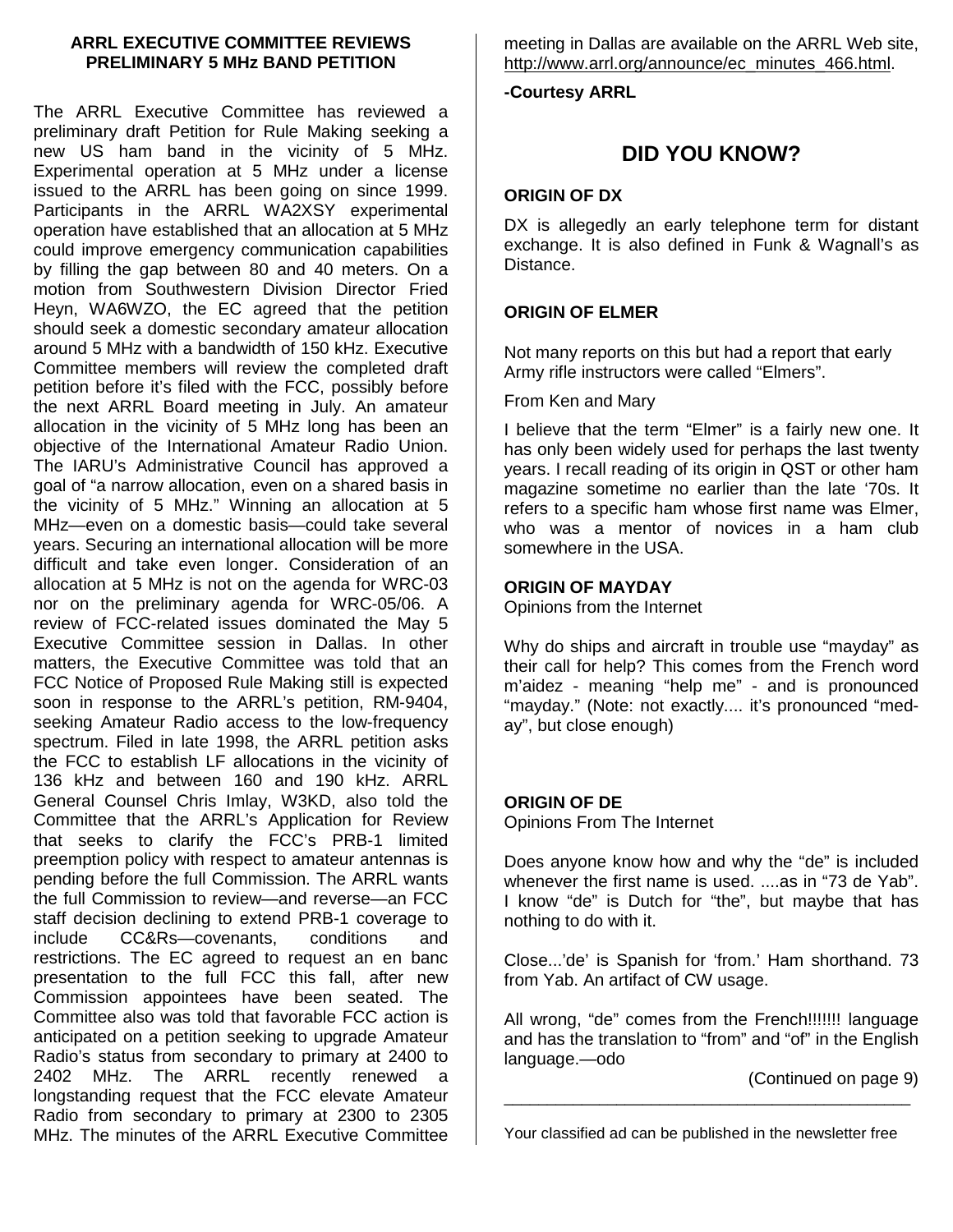#### **ORIGIN OF CQ** Opinions From The Internet

Let's turn to page 4 of Baarslag's Famous Sea Rescues (formerly titled: SOS To The Rescue): "By 1904 a number of ships in the trans-Atlantic trade were equipped with wireless telegraphy. The British operators were nearly all landline telegraphers who had left railroad or post-office keys to go to sea in the newly opened field. They brought along with them not only their Morse code but also many of their telegraphic abbreviations and signals. One was the general call - CQ, which had been used to attract attention of all operators along a wire. It preceded the time signal in the morning at 10 o'clock and also all notices of general importance. CQ went to sea and became a general call to all ships."

A couple paragraphs later, "Early in 1904 the Marconi Company, realizing the desirability of some universal distress signal, filled the need by issuing the following general order: "It has been brought to our notice that the call 'CQ' (All Stations) while being satisfactory for general purposes, does not sufficiently express the urgency required in a signal of distress. Therefore, on and after the 1<sup>st</sup> of February, 1904, the call to be given by ships in distess, or in any way requiring assistance, shall be 'CQD.' " "

To me, this implies that prior to 1 Feb 1904, some ship did use CQ as a distress call, and possibly her calls for help didn't draw the needed attention. (This was before the twice-per-hour Silent Periods were created - 600m was pure bedlam, and a CQ would have gone unheeded.)

#### **ORIGIN OF 73**

Via Louise Ramsey Moreau, W3WRE and Charles A. Wimer KC8EHA

The following is from Louise Ramsey Moreau, W3WRE:

"The traditional expression "73" goes right back to the beginning of the landline telegraph days. It is found in some of the earliest editions of the numerical codes, each with a different definition, but each with the same idea in mind - it indicated that the end, or signature, was coming up. But there are no data to prove that any of these were used.

"The first authentic use of 73 is in the publication, The National Telegraphic Review and Operators' Guide,

first published in April 1857. At that time, 73 meant "My love to you!" Succeeding issues of this publication continued to use this definition of the term. Curiously enough, some of the other numerals used then had the same definition as they have now, but within a short time, the use of 73 began to change.

"In the National Telegraph Convention, the numeral was changed from the Valentine-type sentiment to a vague sign of fraternalism. Here, 73 was a greeting, a friendly "word" between operators and it was so used on all wires.

"In 1859, the Western Union Company set up the standard "92 Code." A list of numerals from one to 92 was compiled to indicate a series of prepared phrases for use by the operators on the wires. Here, in the 92 Code, 73 changes from a fraternal sign to a very flowery "accept my compliments, "which was in keeping with the florid language of that era.

"Over the years from 1859 to 1900, the many manuals of telegraphy show variations of this meaning. Dodge's The Telegraph Instructor shows it merely as "compliments." The Twentieth Century Manual of Railways and Commercial Telegraphy defines it two ways, one listing as "my compliments to you"; but in the glossary of abbreviations it is merely "compliments." Theodore A. Edison's Telegraphy Self-Taught shows a return of "accept my compliments." By 1908, however, a later edition of the Dodge Manual gives us today's definition of "best regards" with a backward look at the older meaning in another part of the work where it also lists it as "compliments."

"Best regards" has remained ever since as the "put-itdown-in-black-and-white" meaning of 73 but it has acquired overtones of much warmer meaning. Today, amateurs use it more in the manner that James Reid had intended that it be used - a "friendly word between operators."

# Radio Amateurs of Corry Nets

**Tuesdays** – 10 Meters – 28.330 USB 8 p.m.

**Thursdays** – 2 Meters – 147.090 Repeater –

(PL is turned off for net operations)